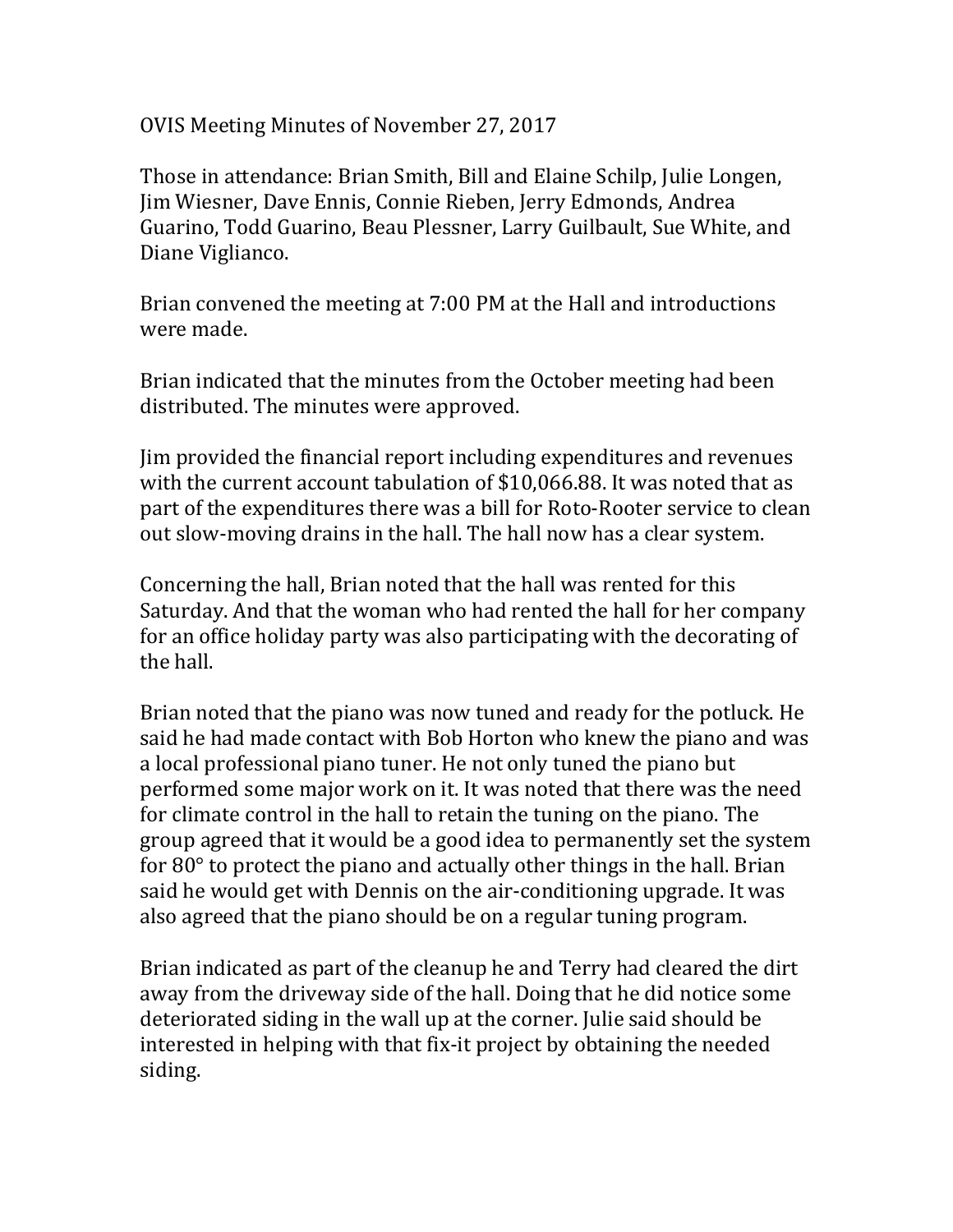Brian then move the agenda to the scheduled events. David Ennis provided a report on the community cleanup of November 4. He said that 24 people participated in the event which was very successful. Brian noted that the event had also been documented by pictures in this newsletter.

Sue White provided a report on the Halloween open house of October 31. She said that Gracie (Angel) McNabb was at the open house where she entertained them with some singing. She has been invited to the potluck where she will play the piano and sing.

Jerry reported that his church Halloween event for golf carts was rained out. They had planned it the Saturday before Halloween. He said they plan to do it next year and may focus on two events during the year.

Connie then reviewed the plans for the potluck December 5. She distributed a poster that John had produced which everyone liked. Larry suggested that the previous posters be catalogued or recognized in some way in the hall. A provision for that will be discussed at a later meeting. Connie plans to make the rounds with the restaurants for their participation which is always very good. She and Sue and others will meet in the hall this Thursday to decorate the hall for the potluck.

Denise who has rented the hall for this Saturday for her office party also plans to participate in decorating the hall. Brian indicated if there was a need for additional decorations we can work that out on Thursday. He also noted that there is an announcement on the sign in front of the hall for the potluck.

Brian indicated that the newsletter is now out announcing the potluck and golf cart parade and other stories.

The group then discussed the holiday golf cart parade which is set for December 10. Brian indicated all logistics had been defined with respect to permits, insurance, and law-enforcement agreement. The Sheriff Deputies will be present to assist with traffic. Also, the Sheriff's electric vehicle will also be there to head up the parade. Brian indicated he would invite Commissioner Dave Eggers to participate. The group discussed the logistics of event day. Connie distributed a poster